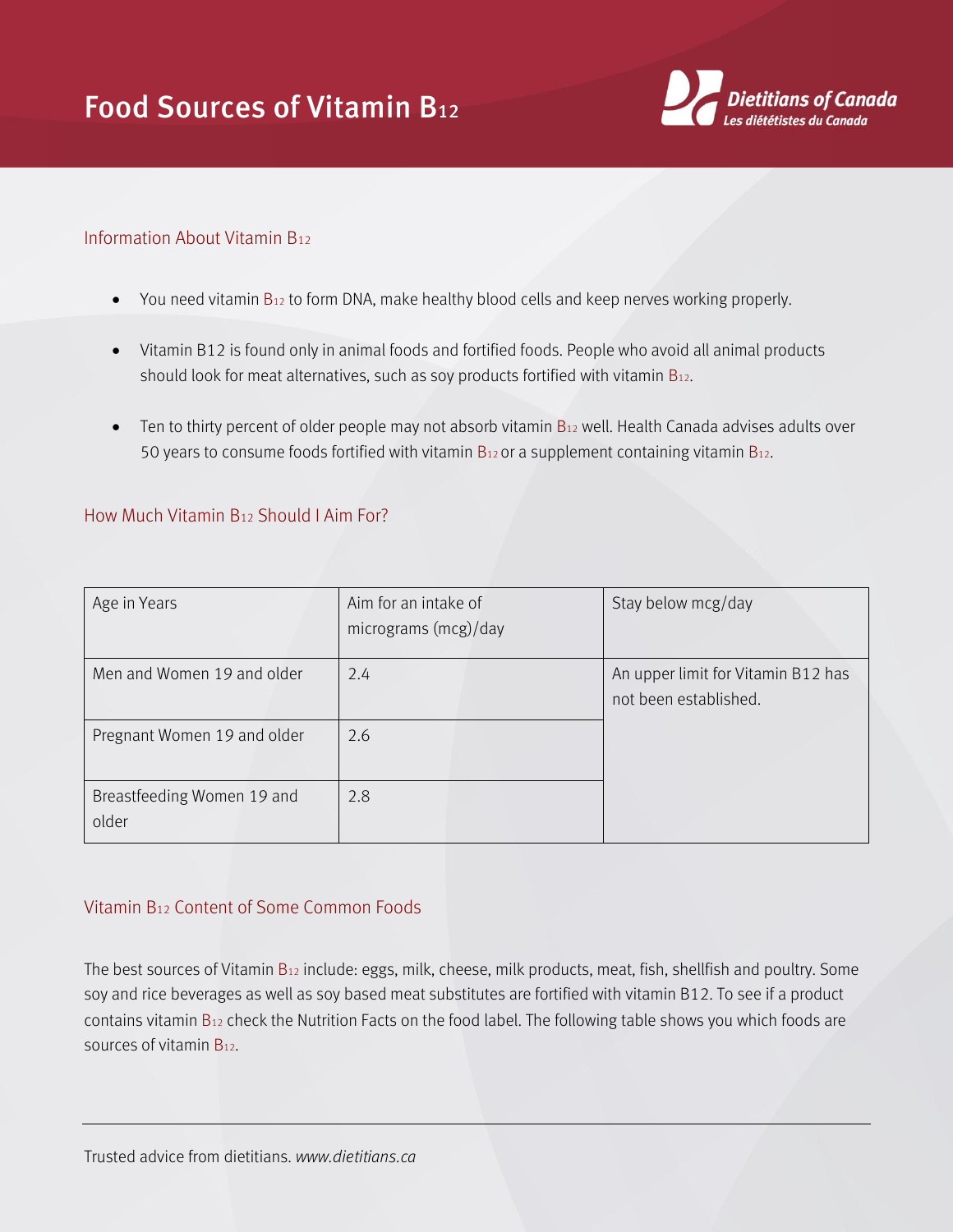

| Food                                   | Serving size                                           | Vitamin B12 mcg |  |  |
|----------------------------------------|--------------------------------------------------------|-----------------|--|--|
| Vegetables and Fruits                  | This food group contains very little of this nutrient. |                 |  |  |
| <b>Grains Products</b>                 | This food group contains very little of this nutrient. |                 |  |  |
| Milk and Alternatives                  |                                                        |                 |  |  |
| Milk                                   |                                                        |                 |  |  |
| 3.3% homo, 2%, 1%                      | 250 mL (1 cup)                                         | $1.2 - 1.4$     |  |  |
| Skim                                   | 250 mL (1 cup)                                         | 1.3             |  |  |
| <b>Buttermilk</b>                      | 250 mL (1 cup)                                         | 1.0             |  |  |
| Chocolate, milk                        | 250 mL (1 cup)                                         | .09             |  |  |
| Cheese                                 |                                                        |                 |  |  |
| Swiss/Emmental                         | 50 g $(1 \frac{1}{2}$ oz)                              | 1.7             |  |  |
| Cottage Cheese                         | 250 mL (1 cup)                                         | $1.1 - 1.5$     |  |  |
| Feta, gouda, edam, gruyere, brie,      | 50 g (1 1/2 oz)                                        | $0.7 - 0.9$     |  |  |
| cheddar, fontina, mozzarella,          |                                                        |                 |  |  |
| provolone                              |                                                        |                 |  |  |
| Processed cheese slices, cheddar       | 50 g $(1 \frac{1}{2}$ oz)                              | 0.4             |  |  |
| Yogurt                                 |                                                        |                 |  |  |
| Plain (regular, low fat)               | 175 g $(3/4$ cup)                                      | .05             |  |  |
| Fruit bottom (regular, low fat)        | 175 g (3/4 cup)                                        | $0.5 - 0.6$     |  |  |
| Greek yogurt, plain (regular, low fat) | 175 g (3/4 cup)                                        | $.03 - 0.6$     |  |  |
| Greek yogurt, fruit bottom (regular,   | 175 g (3/4 cup)                                        | 0.5             |  |  |
| low fat)                               |                                                        |                 |  |  |
| Yogurt beverage                        | 200 mL                                                 | 0.6             |  |  |
| <b>Milk Alternatives</b>               |                                                        |                 |  |  |
| Soy beverage, fortified                | 250 mL (1 cup)                                         | 1.0             |  |  |
| Meat and Alternatives                  |                                                        |                 |  |  |
| Organ Meat                             |                                                        |                 |  |  |
| Liver (lamb, veal, beef) cooked        | $75 g (2 \frac{1}{2} oz)$                              | 52.9-66.0       |  |  |
| Kidney, lamb cooked                    | 75 g (2 1/2 oz)                                        | 59.2            |  |  |
| Kidney, veal, cooked                   | $75 g (2 \frac{1}{2} oz)$                              | 27.7            |  |  |
| Giblets, turkey, cooked                | 75 g (2 1/2 oz)                                        | 12.0            |  |  |
| Kidney, beef, cooked                   | 75 g (2 1/2 oz)                                        | 18.7            |  |  |
| Liver (chicken, turkey, pork), cooked  | 75 g (2 1/2 oz)                                        | 12.6-23.4       |  |  |

Trusted advice from dietitians. *www.dietitians.ca*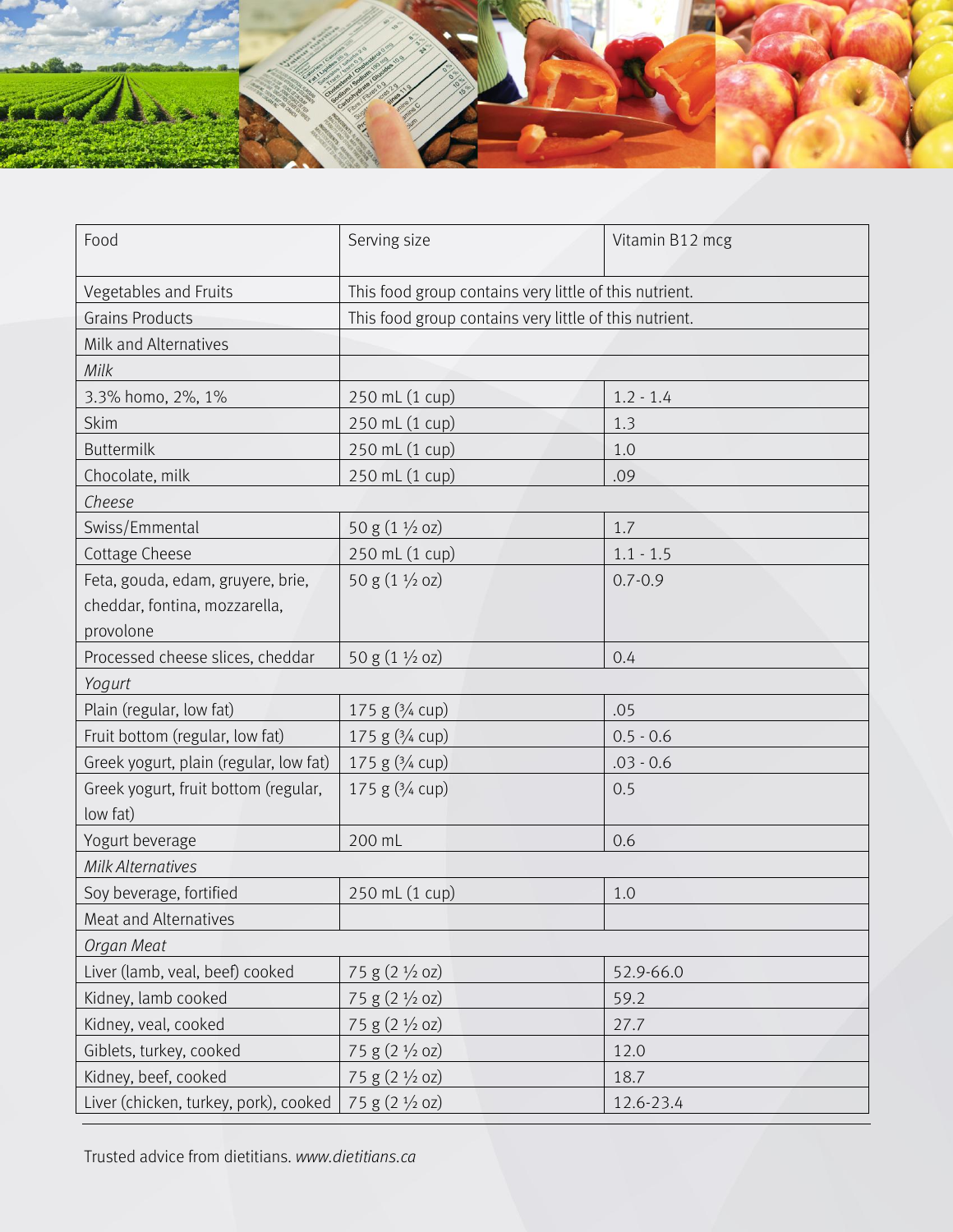

| Pate (goose liver, chicken liver) | 75 g (2 1/2 oz)                       | $6.1 - 7.1$ |
|-----------------------------------|---------------------------------------|-------------|
| Poultry                           |                                       |             |
| Turkey, duck or chicken, cooked   | 75 g (2 1/2 oz)                       | $0.2 - 0.3$ |
| <b>Beef</b>                       |                                       |             |
| Ground, cooked                    | $75 g (2 \frac{1}{2} oz)$             | $2.4 - 2.7$ |
| Various cuts, cooked              | $75 g (2 \frac{1}{2} oz)$             | $1.3 - 2.5$ |
| Pork                              |                                       |             |
| Various cuts, cooked              | $75 g (2 \frac{1}{2} oz)$             | $0.5 - 0.9$ |
| Ground, cooked                    | 75 g (2 1/2 oz)                       | $0.8 - 0.9$ |
| Ham, cooked                       | 75 g (2 1/2 oz)                       | 0.7         |
| Bacon, strips, cooked             | 3 slices (24 g)                       | $0.3 - 0.4$ |
| Miscellaneous                     |                                       |             |
| Caribou/reindeer, cooked          | 75 g (2 1/2 oz)                       | 5.0         |
| Salami (beef, pork)               | 75 g (2 1/2 oz) or 3 slices           | $0.9 - 2.1$ |
| Sausage (pepperoni, chorizo,      | 75 g (2 1/2 oz)                       | $0.4 - 2.0$ |
| Polish, Italian, frankfurter)     |                                       |             |
| Deli meat (pastrami, mortadella,  | 75 g $(2 \frac{1}{2}$ oz) or 3 slices | $04 - 1.5$  |
| bologna)                          |                                       |             |
| Fish and Seafood                  |                                       |             |
| Clams, cooked                     | 75 g (2 1/2 oz)                       | 14.6        |
| Oysters, cooked                   | $75 g (2 \frac{1}{2} oz)$             | 13.2-26.1   |
| Mussels, cooked                   | 75 g (2 1/2 oz)                       | 18.0        |
| Mackerel (King, Atlantic), cooked | 75 g (2 1/2 oz)                       | 13.5-14.3   |
| Herring, Atlantic, kippered       | 75 g (2 1/2 oz)                       | 14.0        |
| Tuna, bluefin, raw or cooked      | 75 g (2 1/2 oz)                       | $8.2 - 9.3$ |
| Roe, raw                          | $75 g (2 \frac{1}{2} oz)$             | 9.0         |
| Crab, Alaska King, cooked         | 75 g (2 1/2 oz)                       | 8.6         |
| Sardines, canned in oil or tomato | 75 g (2 1/2 oz)                       | 6.8         |
| sauce                             |                                       |             |
| Caviar (black, red)               | $75 g (2 \frac{1}{2} oz)$             | 6.0         |
| Trout, cooked                     | $75 g (2 \frac{1}{2} oz)$             | $3.1 - 5.6$ |
| Salmon, red/sockeye, cooked       | 75 g (2 1/2 oz)                       | 4.4         |
| Salmon, pink/humpback, with       | 75 g (2 1/2 oz)                       | 3.7         |
| bones, canned                     |                                       |             |

Trusted advice from dietitians. *www.dietitians.ca*